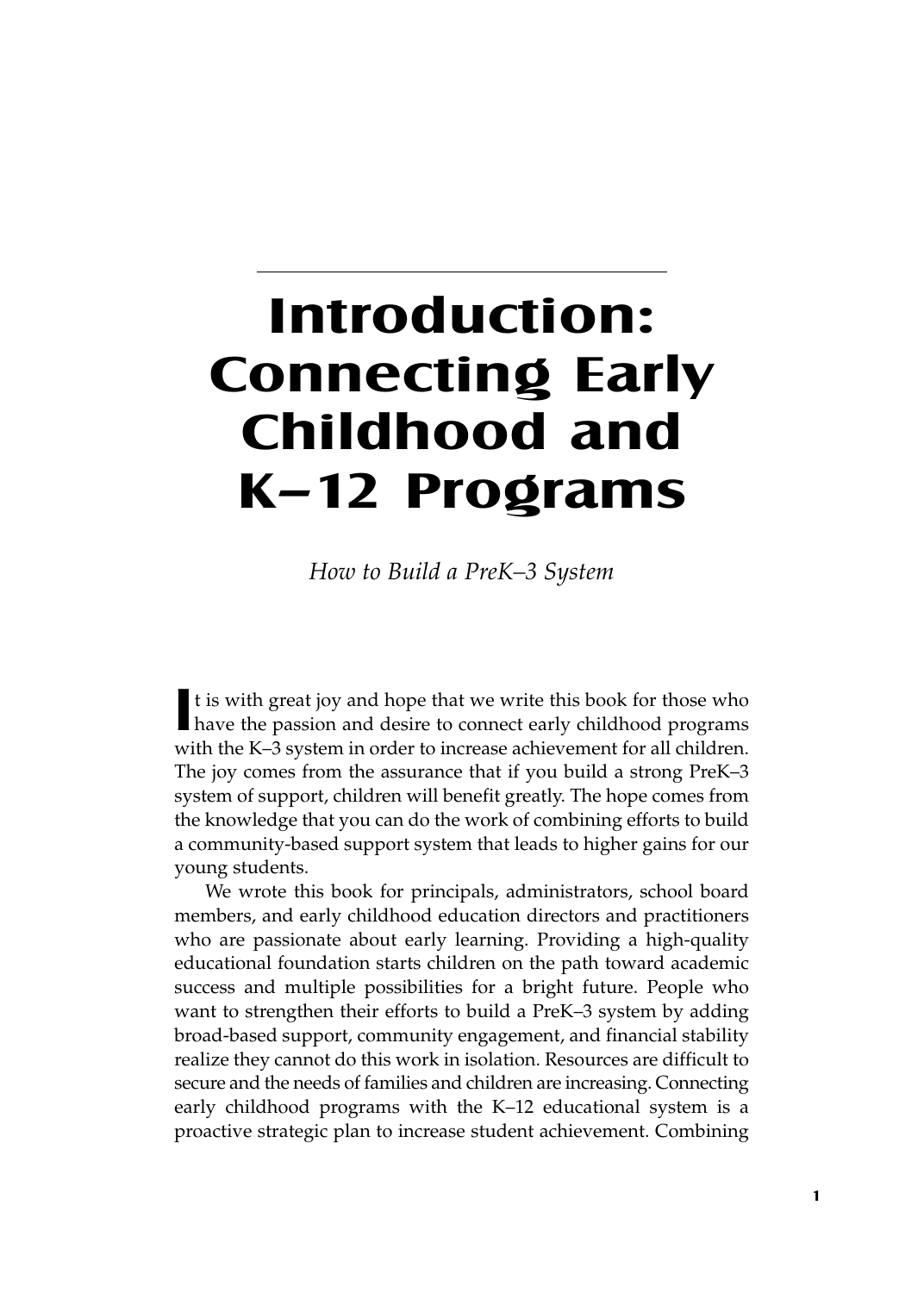and maximizing every available resource, prioritizing your learning needs, and unifying your efforts to provide children with the earlyfoundation skills and academic instruction they require will have a lasting positive impact on the children in your community.

The question of whether or not to provide children with a highquality education has been answered with a resounding yes from the field of early childhood research. The question of whether we should invest early to save remedial education and health and social services resources on the other end has also been answered in the affirmative. The question is not: "Should we connect our early childhood and K–12 communities to build a PreK–3 system?" The real question is *how* to do this. The authors have spent the past few decades learning how to connect early childhood programs with the K–12 system. We expanded our work to the larger community and recorded a systematic approach. The steps presented in this book will save you time and will make a significant positive change for children.

Numerous statistics keep us up at night and confirm the need for PreK–3 intervention. The United States has the largest per capita prison population in the world (Pew Study, 2008). Sixty percent of America's prison inmates are illiterate and 85 percent of all juvenile offenders have reading problems (National Adult Literacy Survey, 1992). The cost of illiteracy to businesses and taxpayers is \$20 billion per year ("Illiteracy: A National Crisis," United Way). The Committee for Economic Development found that investing \$4,800 per child in preschool could reduce teenage arrest by 40 percent (Carroll, 2008). Just as compelling is the growing body of research that confirms the significant impact we make when children receive quality early education aligned with quality K–3 education. It is no wonder that there is a renewed energy around early learning across our nation. President Barack Obama's State of the Economy speech, on April 14, 2009, included these words:

But in this new economy, we've come to trail the world's leaders in graduation rates, in educational achievement, and production of scientists and engineers. That's why we have set a goal that will greatly enhance our ability to compete for the high-wage, high-tech jobs of the 21st century. By 2020, America will once again have the highest proportion of college graduates in the world. That is the goal that we have set and we intend to meet. To meet that goal, we have to start early. We have dramatically expanded early childhood education; we are investing in innovative programs that have proven to help schools meet high standards and close achievement gaps.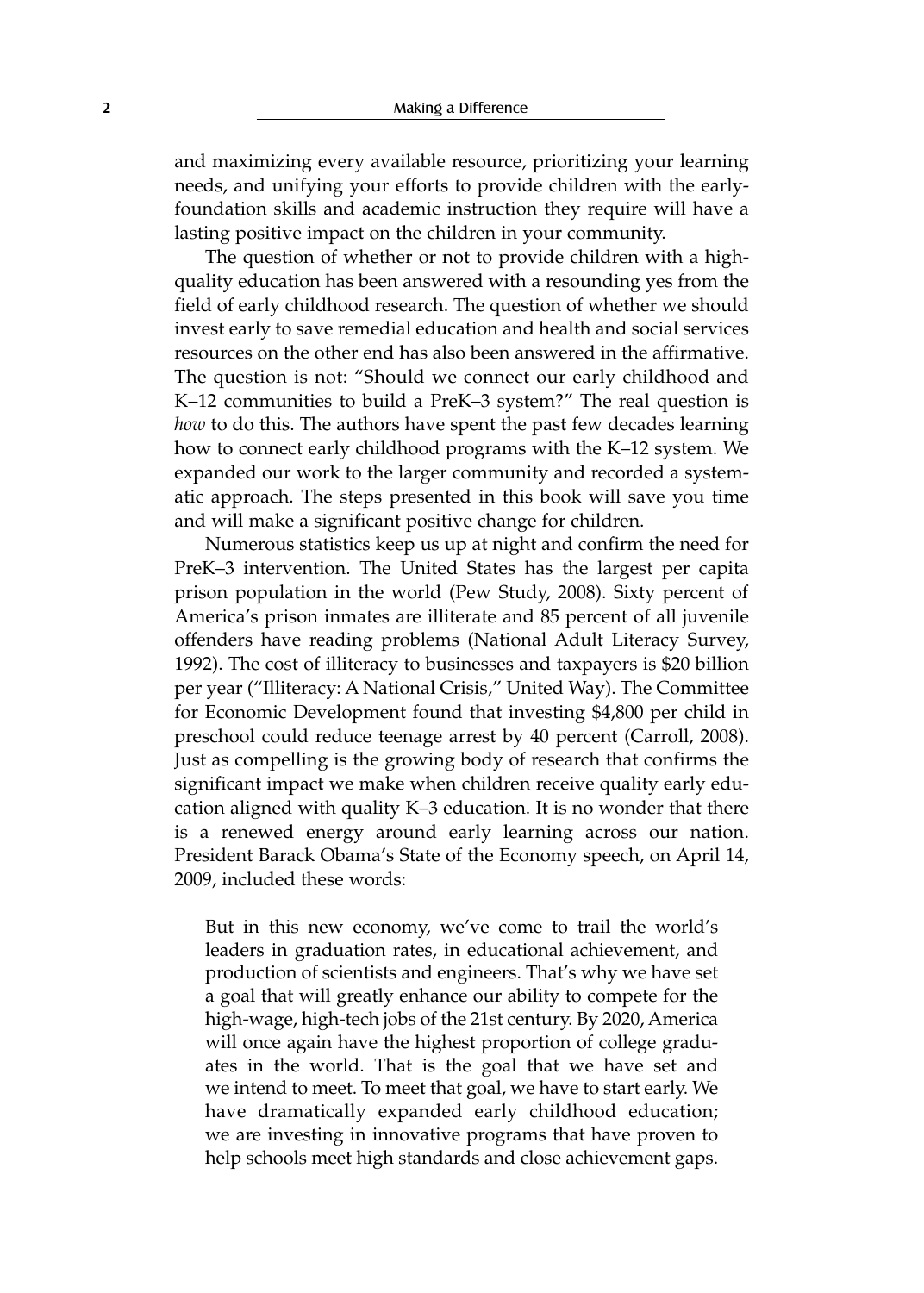With early learning as a top priority, many of us are engaged in conversations about the hopeful possibilities. There is a willingness on the part of both the preschool and the K–12 communities to work together. Currently, thirty-three states are looking at a PreK–age 16 or PreK–age 20 initiative as a way to increase student achievement. Ruby Takanishi and Kristie Kauerz stated,

Aligning early childhood education with elementary schools is not a new idea. Since initiatives in the early 1970s to connect Head Start with elementary schools, such as Project Follow Through and Project Development Continuity, a few policy makers and educators have tried to bridge that gap between the culture of early education and K–12 education. They considered that one or two years of early childhood education would not be sufficient to sustain gains in achievement over the long term. For low-income children, sustaining the gains made as a result of attending high-quality prekindergarten programs requires continuing to provide them with highquality learning experiences into the elementary school years (Takanishi & Kauerz, 2008).

We have referenced our work in the Bremerton School District as well as other examples of success stories across the nation to demonstrate what can happen when early childhood programs and K–12 public schools unite. For those of you who have already developed a community-based PreK–3 system, we encourage you to read through each chapter, finding validation in what you have already accomplished and making note of what may be helpful to enhance your system or broaden your base of support to increase student achievement. Upon completion of this book, you may want to go back and use it as a resource to review, revise, and extend your system.

The following steps are arranged in sequential order for people like us who want to know where we are going and how to get there.

*Step 1: Establish Need and Common Interests.* This is the first step to bringing your community together. It starts by having you take a critical look at the educational needs of the children you serve and comparing them to national data and trends. While acknowledging the work that has been done thus far, you will gather current research and information to share with your group to establish a common level of understanding and ground your efforts.

*Step 2: Connect With Your Early Childhood Learning Environments.* We will walk you through a process of locating your community preschool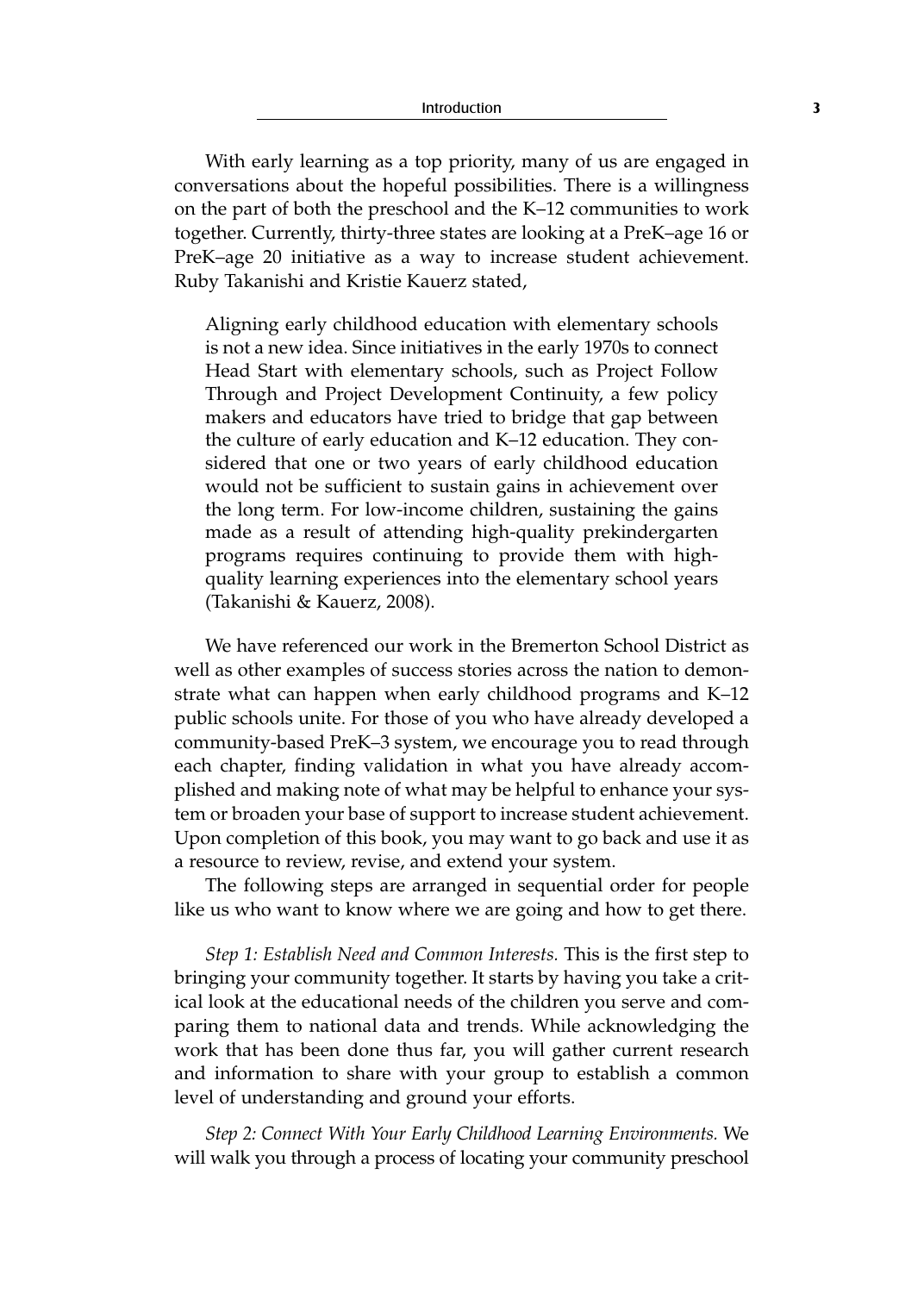partners and enable you to navigate your way through the world of early childhood education. Practical location strategies are provided to get all stakeholders at your first PreK–3 meeting. A helpful outline for the first meeting that ends with a commitment and established goals is provided.

*Step 3: Develop a Leadership Group.* This step will show you how to gather representatives from the preschool and K–12 environments who are committed to your established goals. It provides a simplified plan with accompanied activities to establish a culture of inquiry and respectful problem solving. Procedures for reaching agreements, establishing common curriculum, and ensuring assessments that support your goals and measure your progress are provided.

*Step 4: High-Quality Professional Development.* Included here are practical strategies and a format to use with your providers to create monthly professional development. Step 4 presents meaningful application of research, hands-on activities, and strategies to meet the needs of a wide range of adult learners.

*Step 5: Connect and Align Quality PreK to Kindergarten.* Here we provide the next steps to move the very best of a quality preschool foundation up to elementary school and also the strengths of a K–12 system down to preschool. Important parts of this step are how to align early learning benchmarks (standards) with K–3 state standards, how to develop and align a strong assessment and information loop, and how to align curriculum and instructional practices that support children's learning. Also in this section is how to build PreK–3 or PreK–5 elementary schools and the role of the principals.

*Step 6: Maximize the Benefits of Full-Day Kindergarten.* This step is full of practical strategies and sequential components to build a strong instructional program. It will illustrate how to establish agreements on the best instructional practices and support systems to use districtwide. Information is also included on how principals and their instructionalleadership team utilize assessment data to inform instruction.

*Step 7: Align and Connect a Strong Full-Day Kindergarten With Grades 1–3.* Here we take the process outlined in Step 5 and apply key concepts to use for Grades 1–3. This alignment provides an important foundational component needed prior to Step 8 to prevent fade-out.

*Step 8: Conquer the Fade-Out.* This step looks at current research and recommendations to ensure that your documented success and the benefits to children from your preschool efforts do not fade. It will guide your group through a planning process to ensure that you are